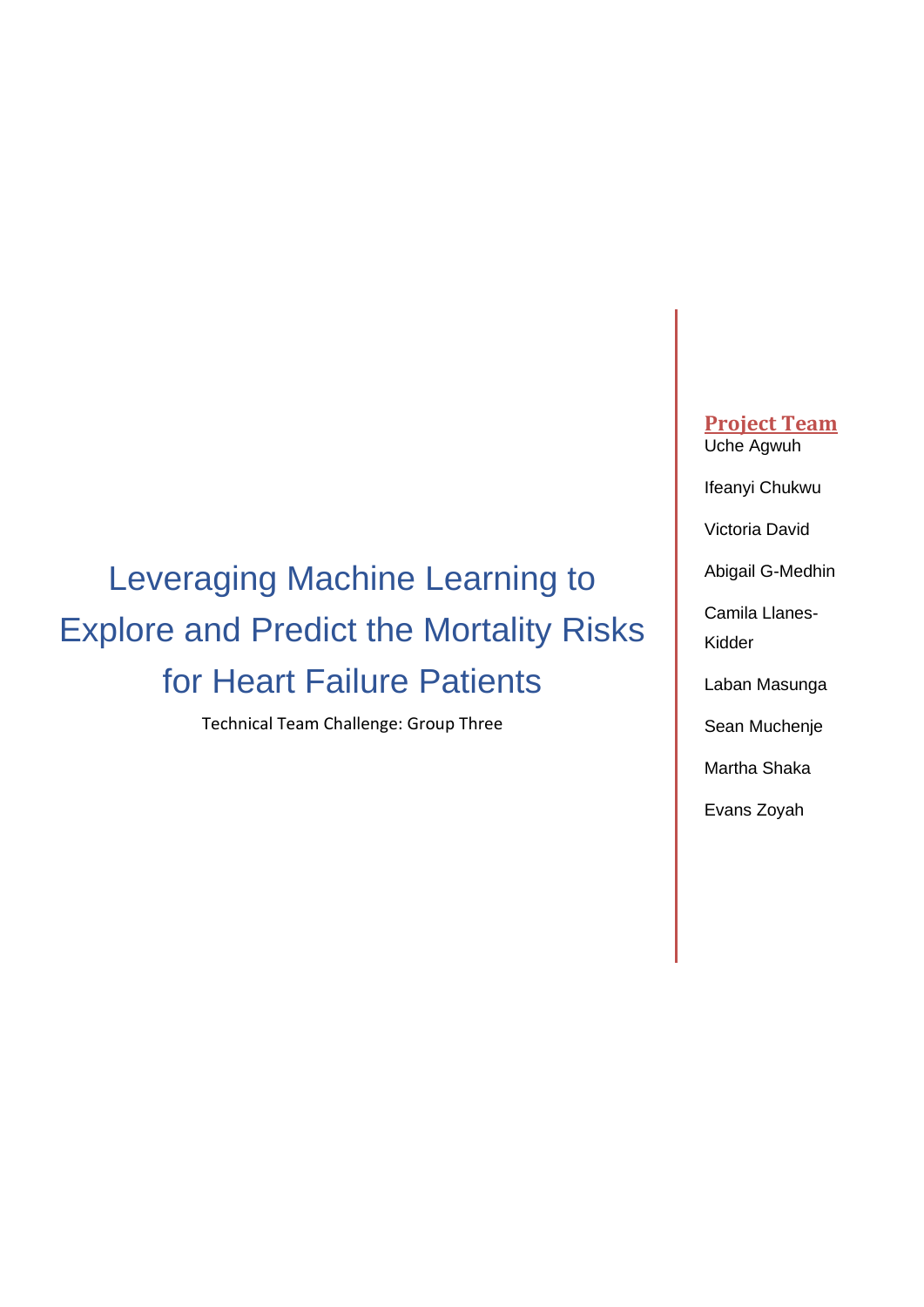## Contents

| 1. |  |
|----|--|
| 2. |  |
|    |  |
|    |  |
|    |  |
|    |  |
|    |  |
|    |  |
|    |  |
| 3. |  |
|    |  |
|    |  |
|    |  |
|    |  |
| 4. |  |
| 5. |  |
|    |  |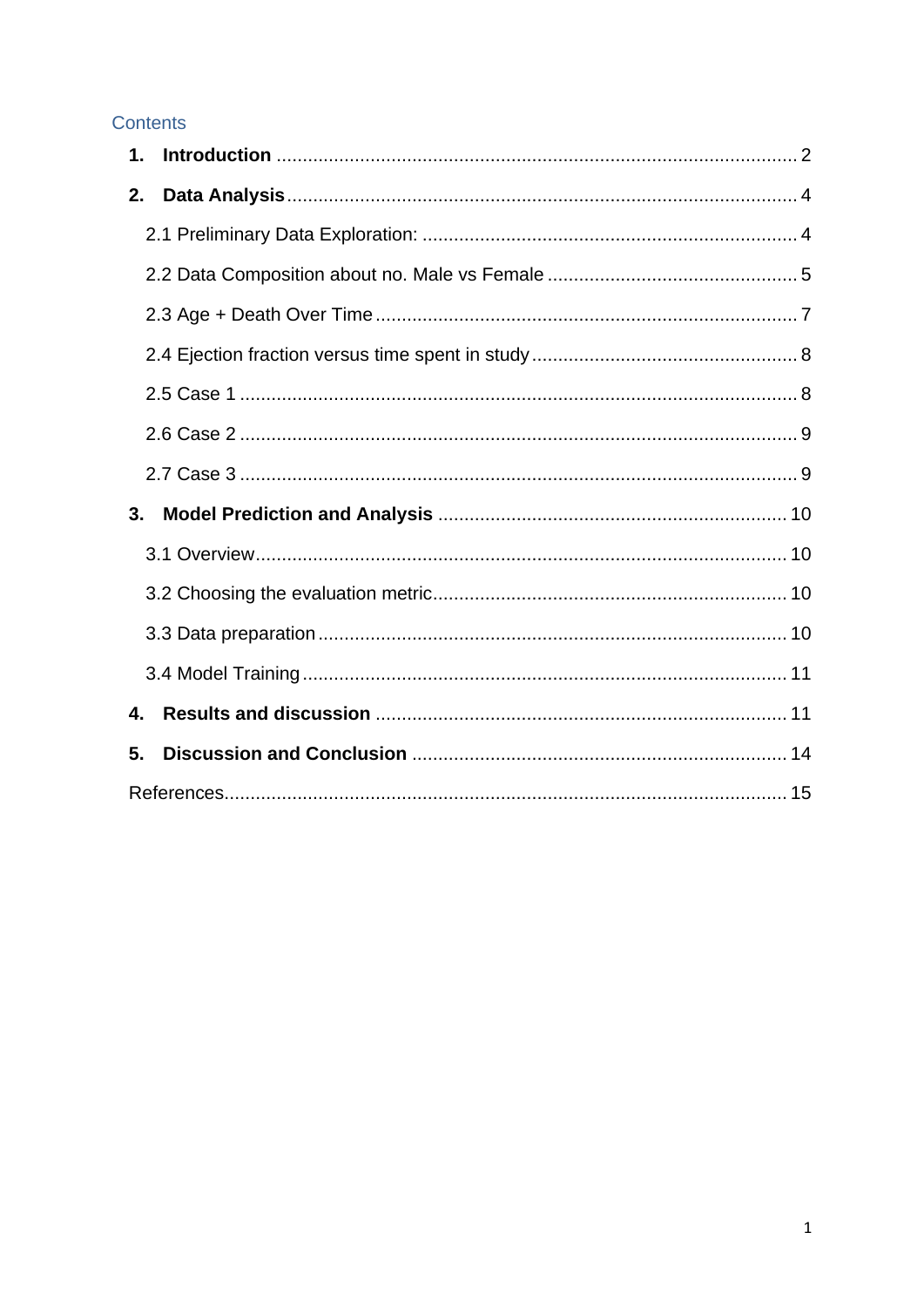#### <span id="page-2-0"></span>**1. Introduction**

Cardiovascular disease (CVD) is a disorder that impacts the heart. Inclusive of this broad category are heart attacks, strokes and heart failure(Chicco & Jurman, 2020). According to the World Health Organisation (WHO), 17.9 million deaths worldwide result from CVD, accounting for 31% of all deaths (World Health Organisation, 2021). In the UK, there are 163 thousand CVD deaths annually (British Heart Foundation, 2021). Heart failure is a significant cause of illness and mortality in both men and women and affects at least 26 million globally, with increasing prevalence worldwide (A & J, 2003). There have been observed differences in response to treatment and quality care between men and women. Women tend to receive milder medication therapy or are more likely to show more adverse effects (López-Vilella et al., 2021). Individuals of the South Asian population are particularly susceptible to cardiovascular disease due to an excess risk for high blood sugar, high triglycerides, hypertension, or low HDL cholesterol (SA et al., 2016). In 2017 Ahmad *et al.* used a Cox regression model to identify significant variables and their contributing risk. Age is predicted to be the most considerable variable (P-Val =  $0.00$ ), with the hazard of death increasing 4% per year. This observation was closely followed by ejection fraction, serum creatinine and anaemia(Ahmad et al., 2017).

Ejection fraction (EF) is the percentage of blood that leaves the heart each time it contracts (squeezes). For example, an ejection fraction of 30% means that 30% of the total amount of blood in the heart's left ventricle is ejected with each heartbeat. It indicates how well the heart pumps with each heartbeat and an average ejection fraction is between 50-70%. (Chuang et al., 2013). The Cox regression produced by Ahmad *et al.* revealed that an EF < 30 indicates a lower survival rate, with a hazard rate of 67% and 59%; thus, 30<EF<45 and EF< 45, respectively. According to an ongoing cardiovascular cohort study known as the Framingham heart study, EF increases with age (Chuang et al., 2013). Measuring a person's EF is not always a good predictor for heart failure, as a person with a regular EF measurement can still have heart failure and be diagnosed with heart failure with preserved EF (HFpEF). However, some people with heart failure have a markedly reduced EF and are then known to have heart failure with reduced EF (HFrEF). An elevated EF is more common in older heart failure patients. The number of patients with preserved EF in heart failure increases as the general population ages in developed countries (JB & EG, 2012).

Ahmad *et al.* identified that Serum Creatinine was significant in determining CVD risk (p-value = 0.0026). Results indicated that as Serum Creatinine increases, death hazard more than doubles (Ahmad et al., 2017). Such trends have been observed in other studies. In females over the age of 40 years and males over the age of 60 years, it observed that, as we age,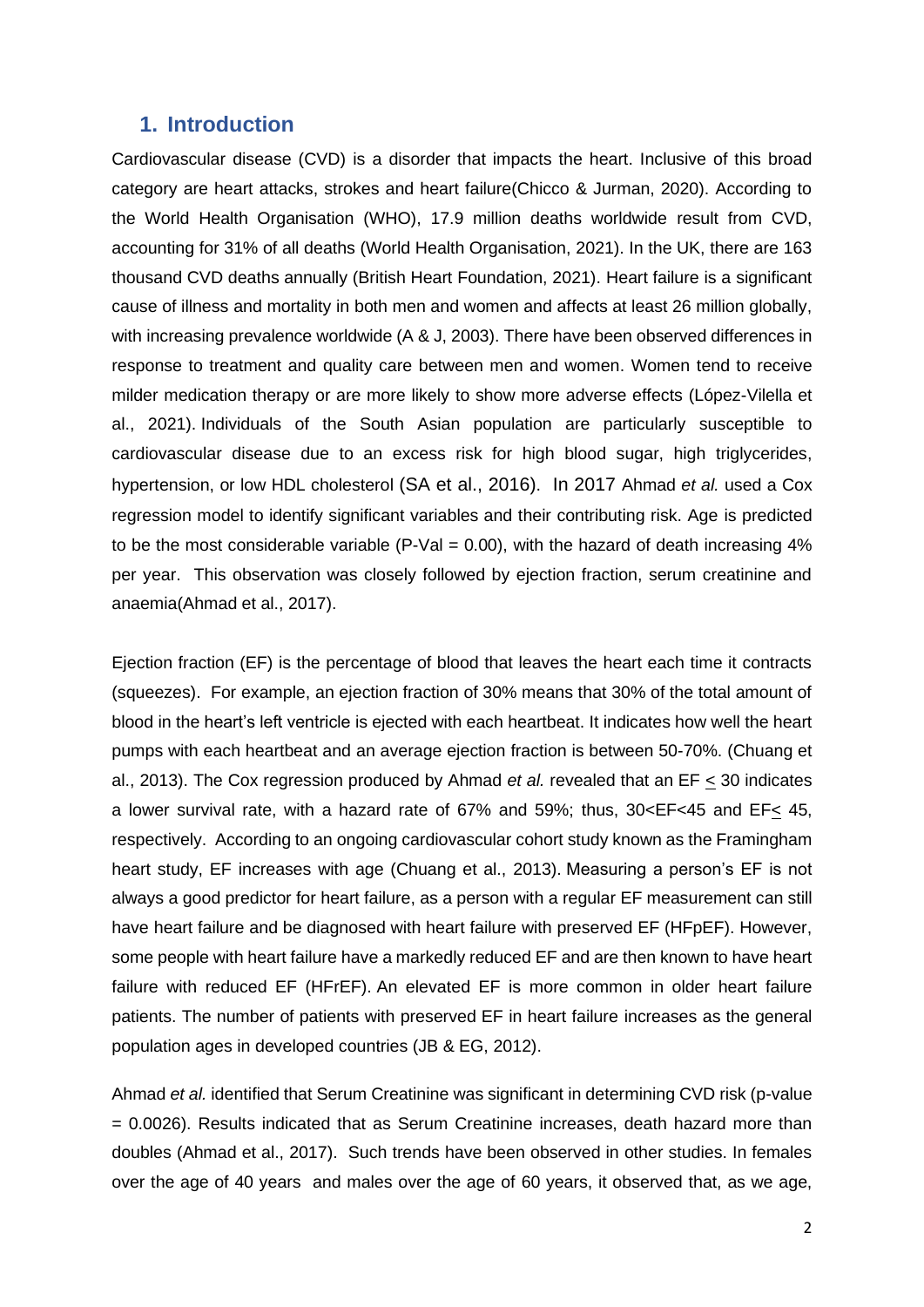serum creatinine levels steadily increase (JY et al., 2002). Widely used to assess renal function, serum creatinine is measured in mg of creatinine to an mg/dl of blood. Creatine is located within muscles, and when it is broken down, it produces the waste product creatinine. As creatinine is typically eliminated from the body as a waste product and other toxins, if found in high concentrations in the blood, it can indicate that there is kidney damage(A S Levey et al., 2003). Furthermore, elevated SC has shown correlations to an increased risk in CVD mortality. It has been demonstrated that renal dysfunction acts as an independent prognostic marker of CVD mortality, particularly for heart failure and myocardial infarction (MI)(Jose et al., 2006).

Anaemia is an illness that occurs when the body is deficient in the number or quality of red blood cells (RBC) or haemoglobin in the body. Red blood cells function to carry oxygen and haemoglobin around the body. Anaemia is assessed by measuring the percentage of haematocrit level your body is made up of RBCs. Ideal levels range between 41-50% in men and 36-48% in women(Salive et al., 1992). The Cox regression model produced by Ahmad *et al.* showed that anaemic levels could have significant (p-value = 0.0096) contributions to CVD mortality risk, with a 76% increased mortality risk(Ahmad et al., 2017).

Furthermore, age has strong correlations with anaemia, with more significant impacts on men than women after adjusting for demographic characteristics and health status. Therefore, it is said to be due to a decline in haemoglobin levels as a person ages. Causes of anaemia in the older population can be attributed to an arrangement of variables, with chronic diseases and iron deficiency being the most common. However, vitamin B12 deficiency, folate deficiency, gastrointestinal bleeding and myelodysplastic syndrome can also lead to anaemia(Smith, 2000).

#### **Objective**

Using the data from the Ahmad *et al.* study, the primary objective of this review is to reanalyse the differences in mortality between males and females with heart failure in a South Asian population and the impact of time. Therefore, using the data and results collected, a model is created to identify predictive death variables. The findings of this report could have implications for the personalisation of care for patients belonging to intersections of society.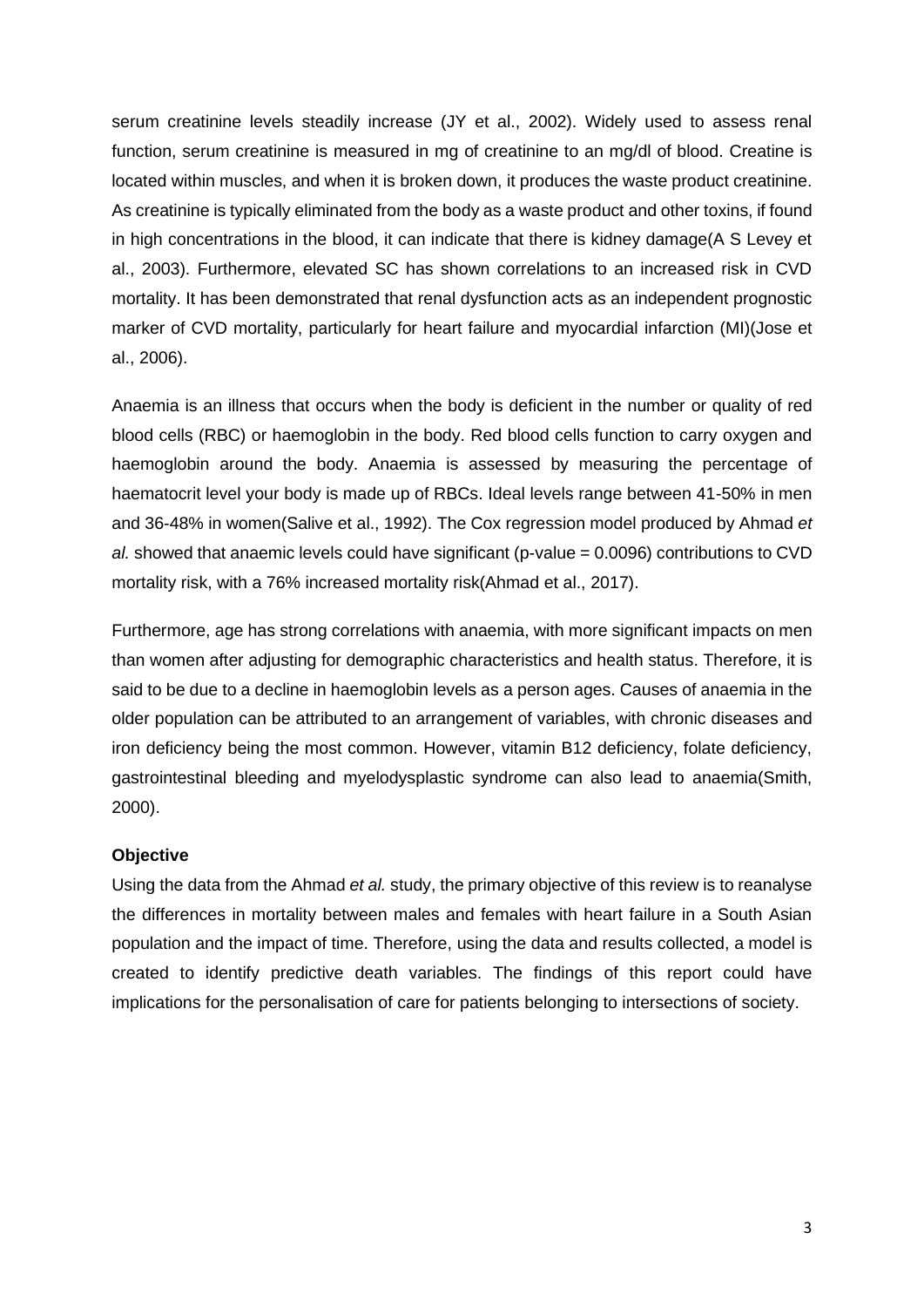## <span id="page-4-0"></span>**2. Data Analysis**

The dataset is composed of numerical and categorical. It has six numerical values: age, creatinine\_phosphokinase, platelets, serum\_creatinine, serum\_sodium, and time. And anaemia, diabetes, high\_blood\_pressure, sex and smoking as categorical values. Figure 1 below displays the first five columns of the dataset

|         |              | age anaemia creatinine phosphokinase diabetes ejection fraction high blood pressure platelets serum creatinine serum sodium sex smoking time DEATH EVENT |              |    |             |     |     |                |            |                |  |
|---------|--------------|----------------------------------------------------------------------------------------------------------------------------------------------------------|--------------|----|-------------|-----|-----|----------------|------------|----------------|--|
| 0, 75.0 | $\mathbf{0}$ | 582                                                                                                                                                      | $\mathbf{0}$ | 20 | 265000.00   | 1.9 | 130 |                | 0          | $\overline{4}$ |  |
| 1 55.0  | $\Omega$     | 7861                                                                                                                                                     | $\Omega$     | 38 | 0 263358.03 | 1.1 | 136 |                | $^{\circ}$ | 6              |  |
| 2 65.0  | $\Omega$     | 146                                                                                                                                                      | $\Omega$     | 20 | 0 162000.00 | 1.3 | 129 |                |            |                |  |
| 3 50.0  |              | 111                                                                                                                                                      | $\Omega$     | 20 | 0 210000.00 | 1.9 | 137 |                |            | $0 \t 7$       |  |
| 4 65.0  |              | 160                                                                                                                                                      |              | 20 | 0 327000.00 | 2.7 | 116 | $\overline{0}$ |            | $0$ 8          |  |

Figure 1. The first five-column of the dataset with values.

## <span id="page-4-1"></span>**2.1 Preliminary Data Exploration:**

The tables below provided summary statistics for the variables assessed within the dataset, focusing on those that showed the significant impact. The results are measured for 285 days.

| <b>Summary</b><br><b>statistics</b> | Age<br>years | <b>Creatinine</b><br>Phosphokin<br>ase<br>units/L | <b>Ejection Fraction</b><br>$\frac{0}{0}$ | <b>Serum</b><br><b>Creatinine</b><br>mg/dl |
|-------------------------------------|--------------|---------------------------------------------------|-------------------------------------------|--------------------------------------------|
| Minimum                             | 40.00        | 23.00                                             | 14.00                                     | 0.50                                       |
| Medium                              | 60.00        | 250.00                                            | 38.00                                     | 1.10                                       |
| Mean                                | 60.83        | 581.80                                            | 38.08                                     | 1.39                                       |
| Maximum                             | 95.00        | 7861.00                                           | 80.00                                     | 9.40                                       |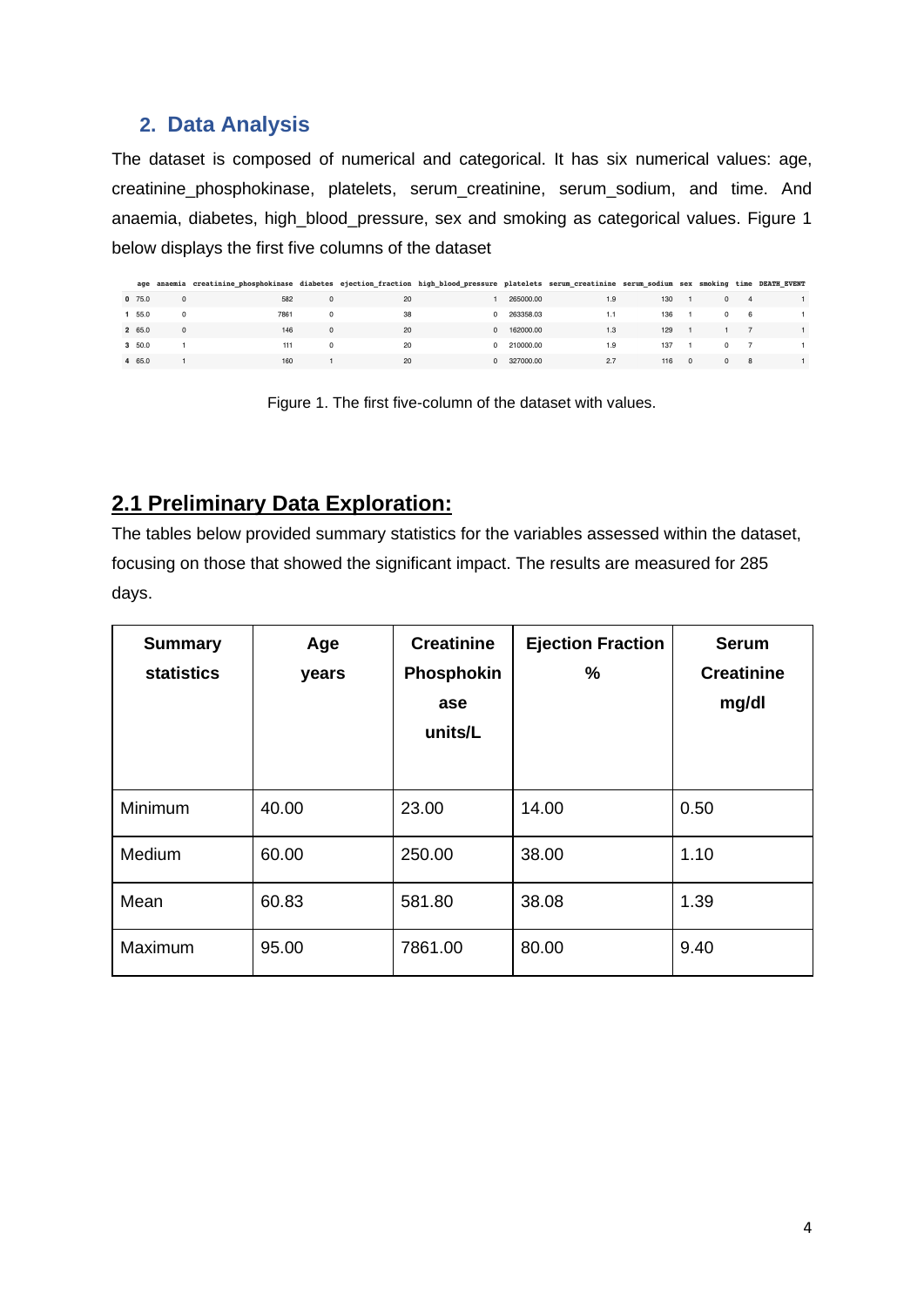# <span id="page-5-0"></span>**2.2 Data Composition about no. Male vs Female Smoking**

In this dataset, nearly all females did not smoke. Roughly 50/50 men smoked.



### **Anaemia**

Anaemia was equally distributed amongst females. Whereas in Males, there were more who were non-anaemic.

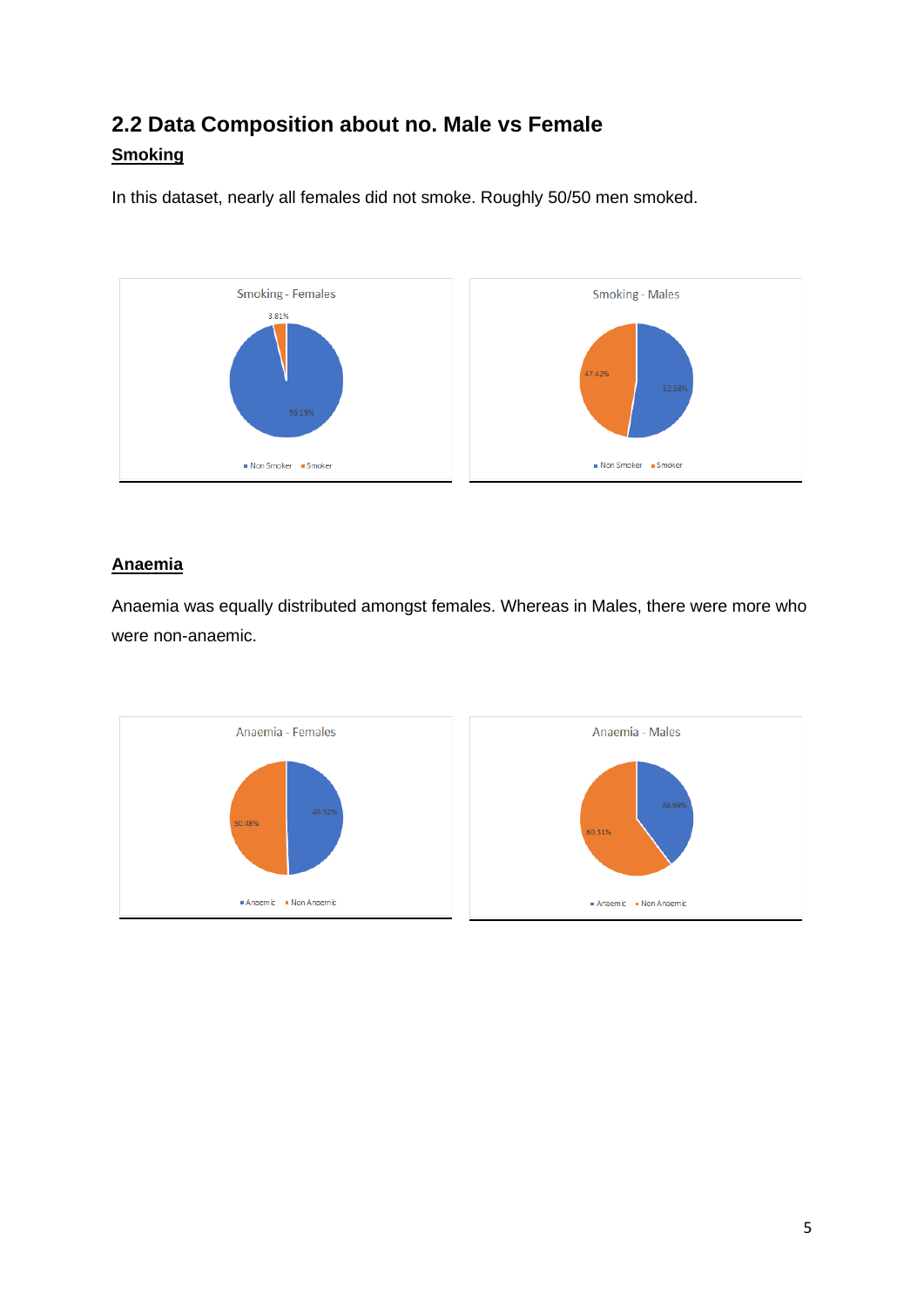#### **Diabetes**

The number of females who had diabetes were equally distributed. However, more males tended not to be diabetic - Almost 2 in 3 Males.



#### **Hypertension**

There was a slight majority of females that did not have high blood pressure. Additionally, most males did not have high blood pressure.



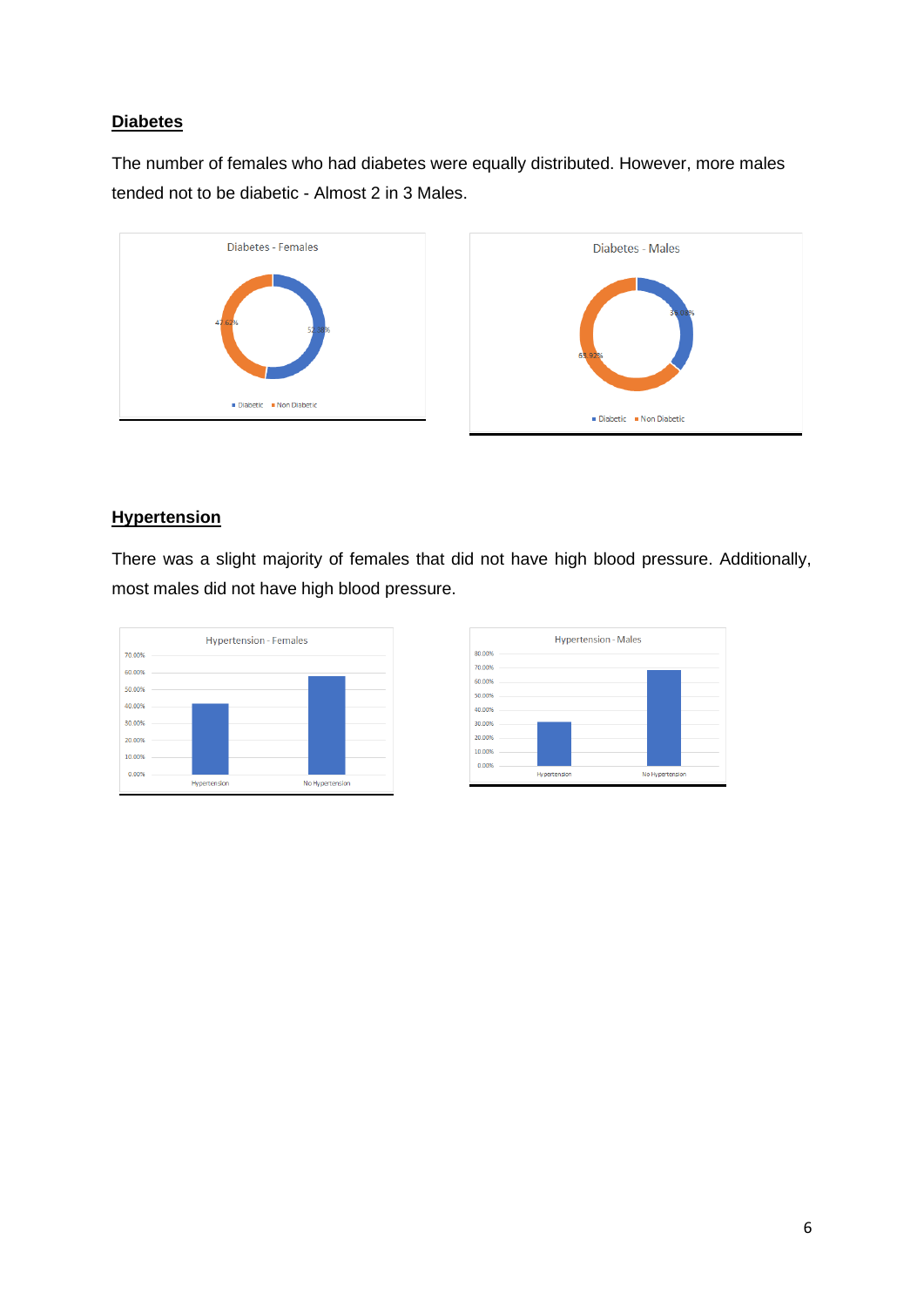#### **Death Event**

Gender did not affect the death event. Roughly 68% of both males and females survived across the dataset.



## <span id="page-7-0"></span>**2.3 Age + Death Over Time**

Overall, those that died tended to die earlier in the timeline. It could suggest that the longer time went on, the more likely you were to survive. There was no direct pattern with age in this instance. However, the plots are trending (loosely) negatively, so this could suggest the older people tended to die sooner rather than later.

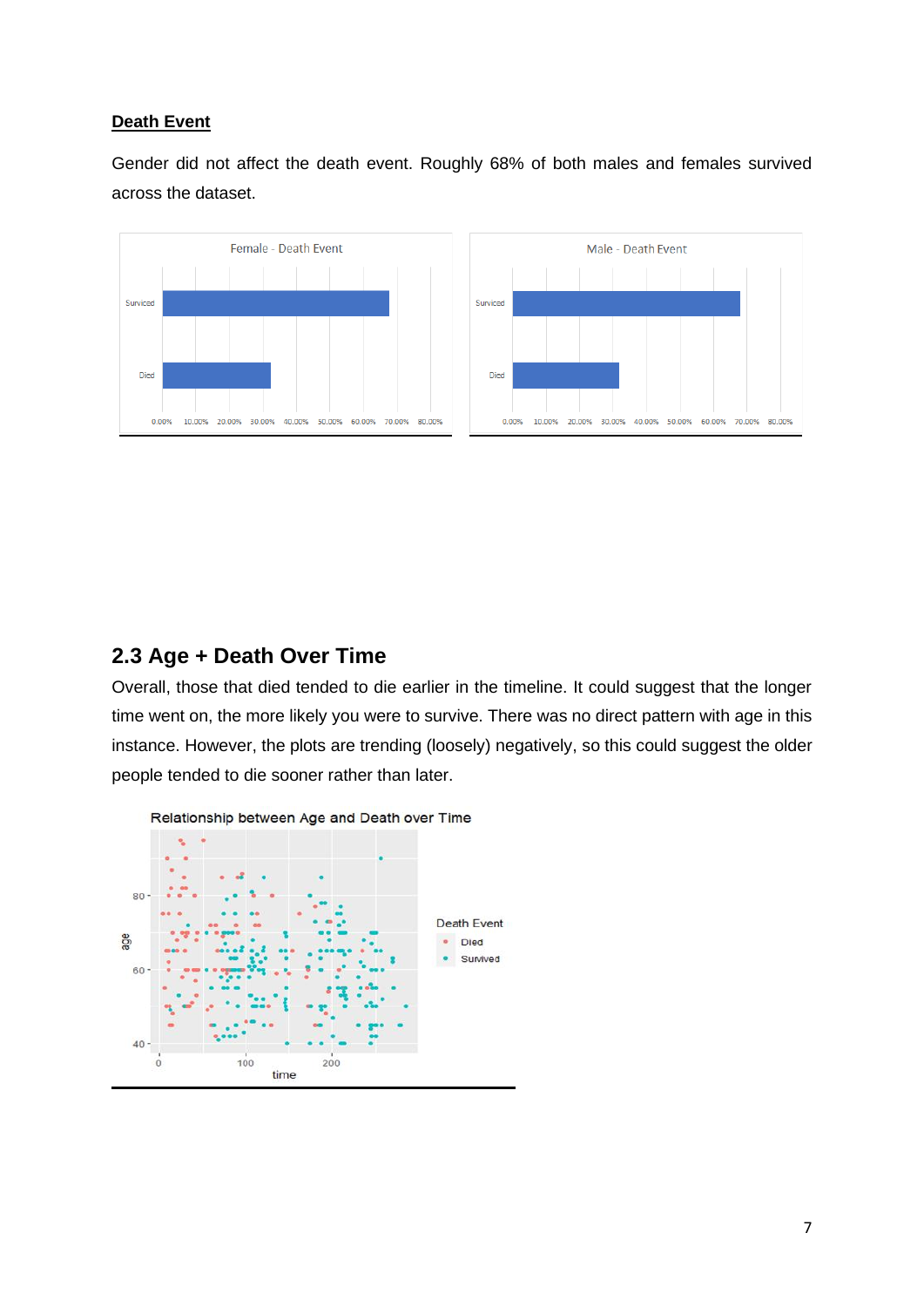## <span id="page-8-0"></span>**2.4 Ejection fraction versus time spent in study**

Participants with an ejection fraction of around 40 per unit appear to have the longest time in the study. Beyond 40, increasing ejection fraction appears to be associated with decreasing time spent in the study.



## <span id="page-8-1"></span>**2.5 Case 1**

The dataset was partitioned based on BP, which was the only variable showing the significant difference between those who experienced versus those who didn't. Then each set was assessed individually based on sex, the results didn't show any significant difference, implying that female (coded as 0) and male (coded as 1) in both cases didn't have any difference.

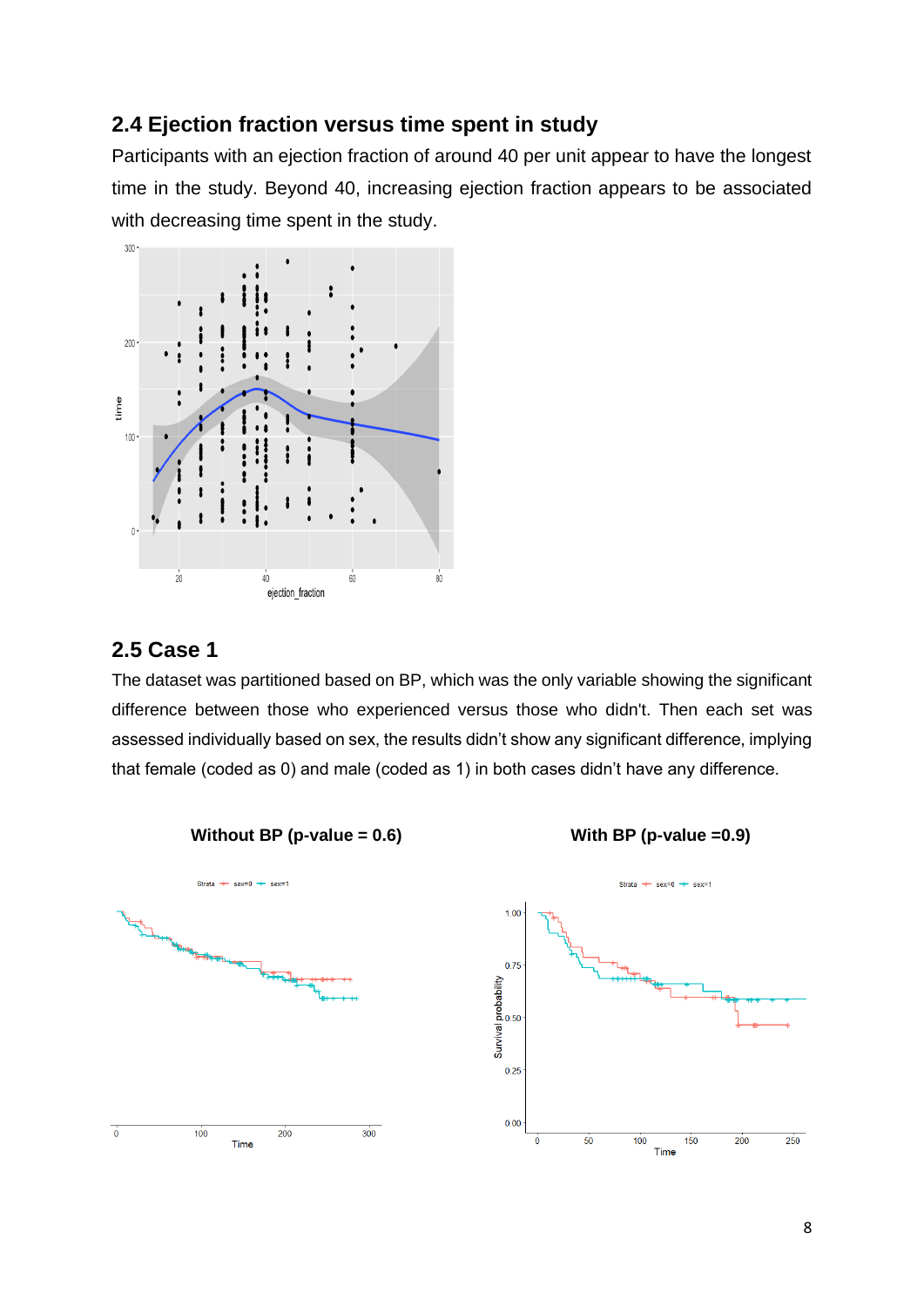## <span id="page-9-0"></span>**2.6 Case 2**

Reviewing the correlation between blood pressure (BP) and age, it was noted that those under the mean sample age of 60.8 years showed no significant difference (at the 5% significance level) between high and average BP in correlation to survival probability. However, those over the mean sample age of 60.8 years did indicate a significant difference (at the 5% significance level) in survival between those with high and average BP. That means the significant difference between those who experienced BP and the ones who didn't lie between the older aged population in the sample.



## <span id="page-9-1"></span>**2.7 Case 3**

Below is the Cox model with all predictors onboard but by assessing the p-values the ones with red dots are all insignificant.

|                          |                     | $\cot$ $\exp(\cot)$                      | se(coef)   z                        | p                |
|--------------------------|---------------------|------------------------------------------|-------------------------------------|------------------|
| high_blood_pressure1     | 4.757e-01           | $1.609e+00$                              | 2.162e-01 2.201                     | 0.0278           |
| age                      | 4.641e-02           | 1.048e+00                                | $9.324e-03$ 4.977 6.45e-07          |                  |
| platelets                | -4.635e-07          | 1.000e+00                                | $1.126e-06 -0.412$                  | $0.6806 \cdot$   |
| creatinine_phosphokinase | 2.207e-04 1.000e+00 |                                          | $9.919e-05$ 2.225                   | 0.0260           |
| serum_sodium             | -4.419e-02          | 9.568e-01                                | 2.327e-02 -1.899                    | $0.0575$ $\cdot$ |
| anaemia1                 | 4.601e-01           | 1.584e+00                                | 2.168e-01 2.122                     | 0.0338           |
| diabetes1                | 1.399e-01           | 1.150e+00                                | 2.231e-01 0.627                     | $0.5307$ $\cdot$ |
| ejection_fraction        | -4.894e-02          | 9.522e-01                                | 1.048e-02 -4.672 2.98e-06           |                  |
| serum_creatinine         | 3.210e-01           | $1.379e+00$                              | 7.017e-02 4.575 4.76e-06            |                  |
| sex1                     | -2.375e-01          | 7.886e-01                                | $2.516e-01$ $-0.944$ 0.3452 $\cdot$ |                  |
| smoking1                 | 1.289e-01           | $1.138e+00$ $2.512e-01$ $0.513$ $0.6078$ |                                     |                  |

A backward stepwise selection was performed. The results were surprising because initially, serum sodium was partially insignificant but after removing all other predictors which were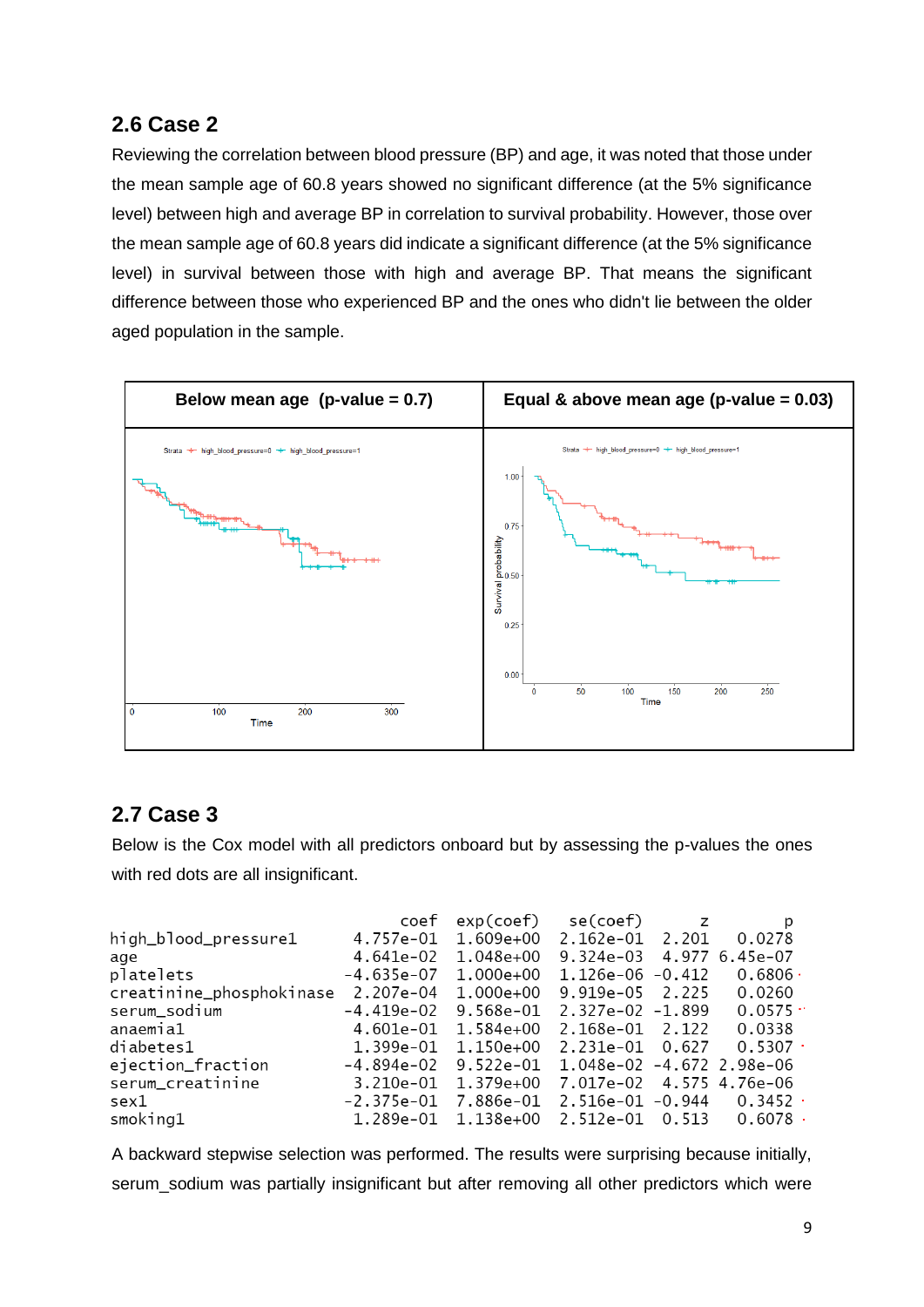highly insignificant, its performance improved a bit close to the margin (at 5% significance level) which is reasonable to be carried forward in the modelling process. The final model only with variables that have an effect on survival time can be examined as summarised below;

|                                                                          |                                                  | coef exp(coef) se(coef) z                        |  | . p |
|--------------------------------------------------------------------------|--------------------------------------------------|--------------------------------------------------|--|-----|
| high_blood_pressure1                                                     |                                                  | 4.965e-01 1.643e+00 2.137e-01 2.324 0.0201       |  |     |
| age                                                                      |                                                  | 4.357e-02 1.045e+00 8.831e-03 4.934 8.05e-07     |  |     |
| creatinine_phosphokinase  2.101e-04  1.000e+00  9.825e-05  2.138  0.0325 |                                                  |                                                  |  |     |
| serum_sodium                                                             | $-4.569e-02$ 9.553e-01 2.336e-02 -1.956 0.0505   |                                                  |  |     |
| anaemia1                                                                 |                                                  | 4.460e-01 1.562e+00 2.150e-01 2.074 0.0380       |  |     |
| ejection_fraction                                                        | $-4.747e-02$ 9.536e-01 1.027e-02 -4.621 3.82e-06 |                                                  |  |     |
| serum_creatinine                                                         |                                                  | 3.139e-01  1.369e+00  6.895e-02  4.552  5.31e-06 |  |     |
|                                                                          |                                                  |                                                  |  |     |

Likelihood ratio test=80.58 on 7 df, p=1.048e-14 n= 299, number of events= 96

## <span id="page-10-0"></span>**3. Model Prediction and Analysis**

### <span id="page-10-1"></span>**3.1 Overview**

This section will describe the preparation of the dataset and create a machine learning model that can estimate the likelihood of death due to heart failure events. This estimation is useful to hospitals in assessing the severity of patients with cardiovascular diseases. The study explored two sets of experiments. The first experiment investigated different machine learning models that best fit the selected dataset, while the second experiment investigated the model performance based on gender.

## <span id="page-10-2"></span>**3.2 Choosing the evaluation metric**

The data exploration analysis shows that the target class of predicting if someone will survive or die of heart failure has an imbalance, with 68% of the data being a negative class, and 23% is positive. Therefore, it is not feasible to use accuracy as an evaluation metric since it does not consider recall and precision. For example, when a trained model consistently predicts someone will die, it will result in an accuracy of above 68%, which is relatively high for a model that can't predict a positive class outcome. As a result, we have used f1-score as an evaluation metric that considers the recall and precision. Also, we have used the confusion matrix to evaluate the mistakes of our trained models.

### <span id="page-10-3"></span>**3.3 Data preparation**

The data processing for the numerical values required scaling so that the dataset can be represented in one scale range fit the dataset well as required by some classifiers such as SVM. Therefore, the numerical pipeline transformation involved finding the polynomial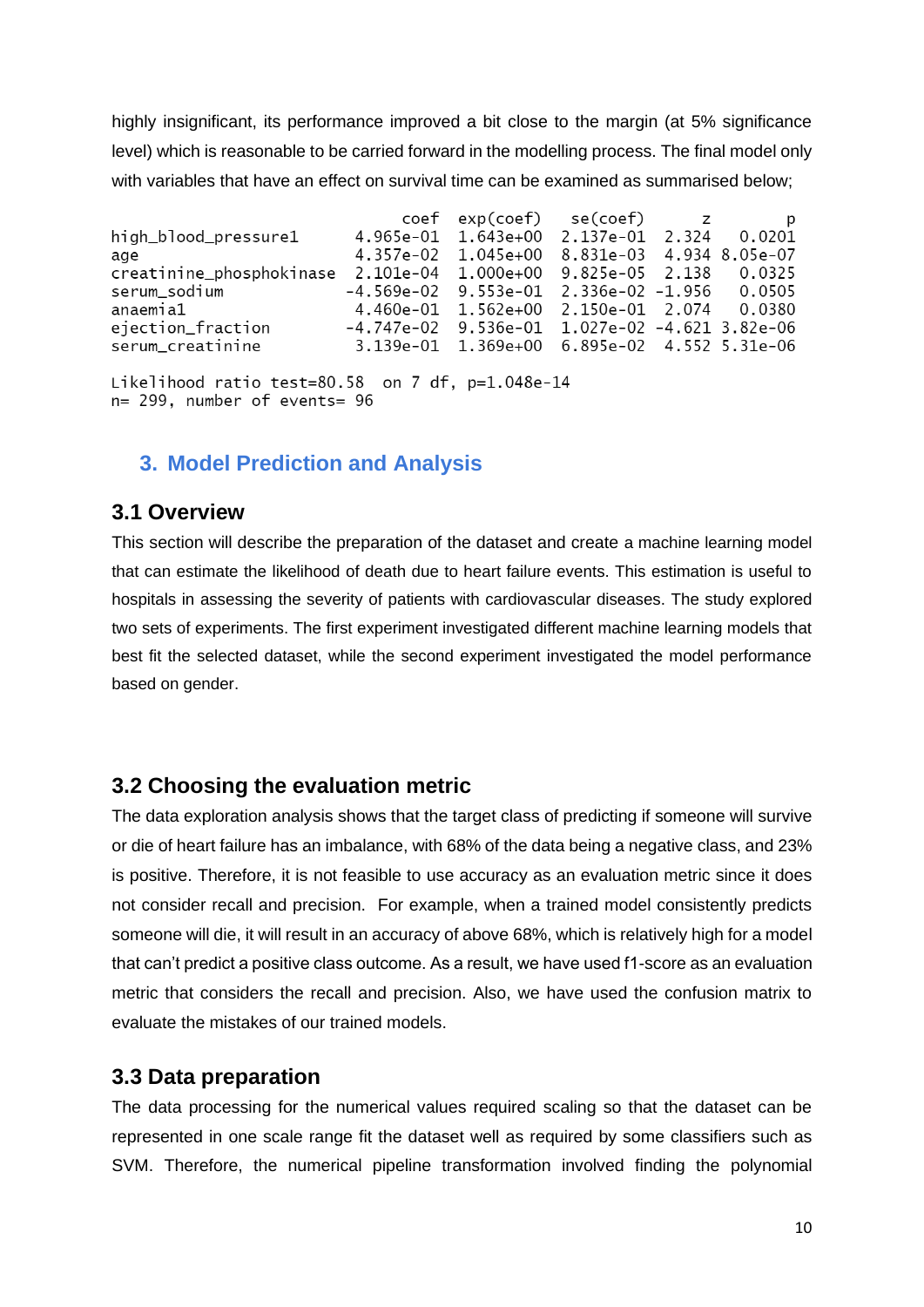features, standard scaling, and a simple LogisticRegression to determine the best 12 features. On the other hand, the categorical values were represented using One\_Hot encoding. All the transformation is implemented using the Sklearn library. After data processing, the final number of features is 22. The final dataset was randomly shuffled and split into training and test set at a ratio of 80:20.

#### <span id="page-11-0"></span>**3.4 Model Training**

In this project, we trained and evaluated the performance of six machine learning classifiers. The first step is to train the models on the training set and predict the probabilities and the target class on the test set. After predicting the possibilities, we calculated the False positive rates, True positive rates, and AUC scores while the predicted labels calculate the recall, f1 score, precision and accuracy.

#### <span id="page-11-1"></span>**4. Results and discussion**

After running several experiments, the final results show that the Random Forest Classifier has the best performance with an F1 score of 0.89. In contrast, Support Vector Machine (SVC) has a worse performance score of 0. An interesting result is using accuracy as an evaluation metric, which shows that SVC with an accuracy of 70% thus outperforms the K-Nearest Neighbour (KNN) classifier with a 60% accuracy, as shown in figure 2. However, when looking at the error analysis from the prediction using the confusion matrix, SVC has more mislabel 18 patients by predicting that they will die will they survive the heart attack. This error indicates that the model cannot generalise well with the dataset and learn how to predict the positive outcome of patients compared to the KNN classifier that can at least predict three patients who will survive correctly, as figure 3. This type of misleading performance using accuracy metrics is anticipated because of the class imbalance in our dataset.

|                               | accuracy | precision | recall   | flscore  |
|-------------------------------|----------|-----------|----------|----------|
| classifiers                   |          |           |          |          |
| LogisticRegression            | 0.883333 | 0.761905  | 0.888889 | 0.820513 |
| GaussianNB                    | 0.866667 | 0.812500  | 0.722222 | 0.764706 |
| <b>KNeighborsClassifier</b>   | 0.600000 | 0.250000  | 0.166667 | 0.200000 |
| <b>SVC</b>                    | 0.700000 | 0.000000  | 0.000000 | 0.000000 |
| <b>DecisionTreeClassifier</b> | 0.816667 | 0.666667  | 0.777778 | 0.717949 |
| <b>RandomForestClassifier</b> | 0.933333 | 0.850000  | 0.944444 | 0.894737 |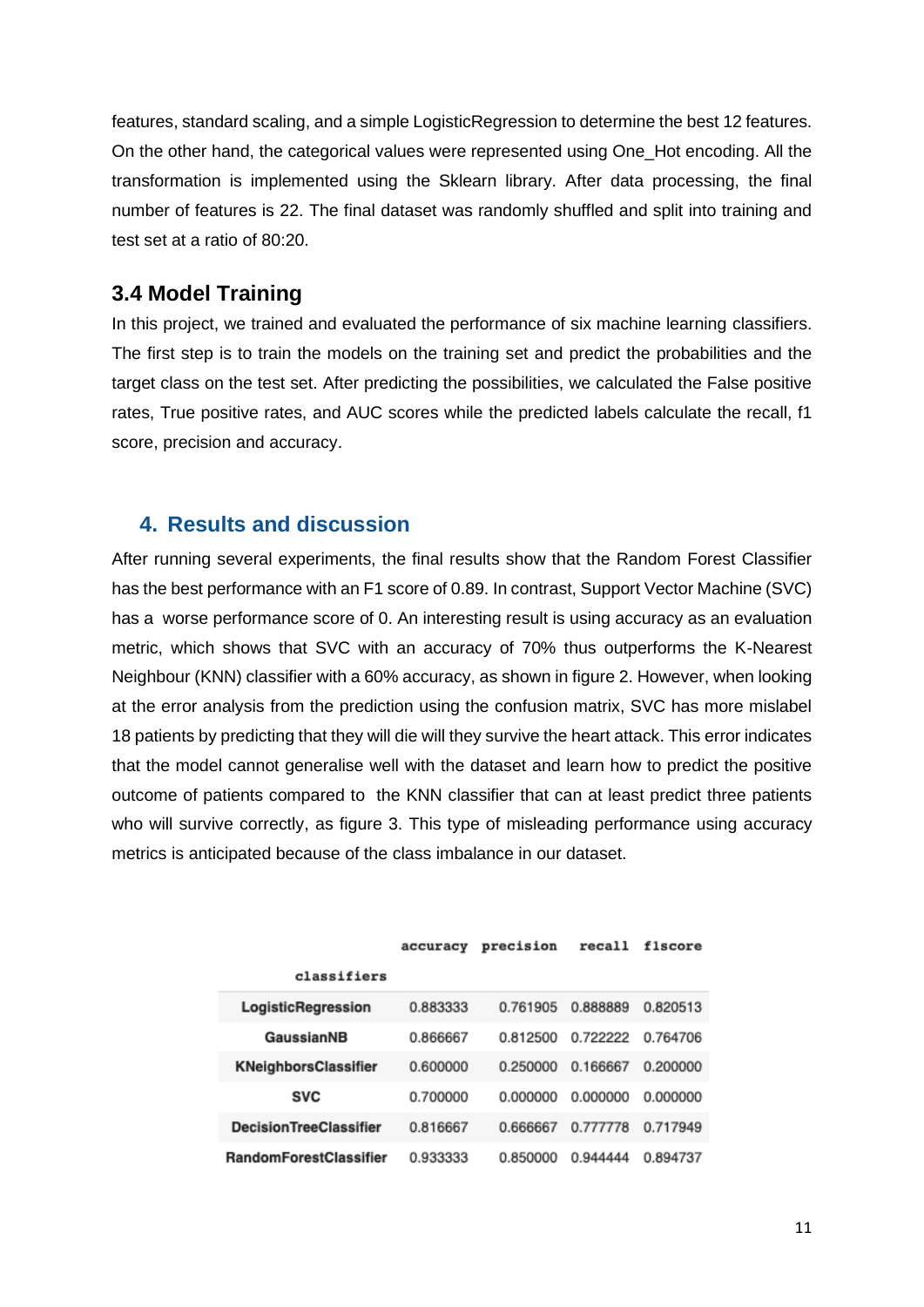

Figure 2: A tabular result of the six classifiers on the test set.

Figure 3 shows the confusion matrix for all six classifiers.

Therefore, the best evaluation matrix is f1-score that has considered both the recall and precision of the model. As a result, the Random Forest Classifier indeed performs better in the classification of the two classes and makes fewer mistakes. Also, using the ROC curve analysis stills shows that the Random Forest classifier performs the best and SVC the worse since it has the smallest Area Under the Curve (AUC).

Furthermore, patients need to be correctly classified in this kind of project because such predictions can help to save lives. Compared to the misclassification of healthy participants as patients, the worst that can happen is undergoing more tests.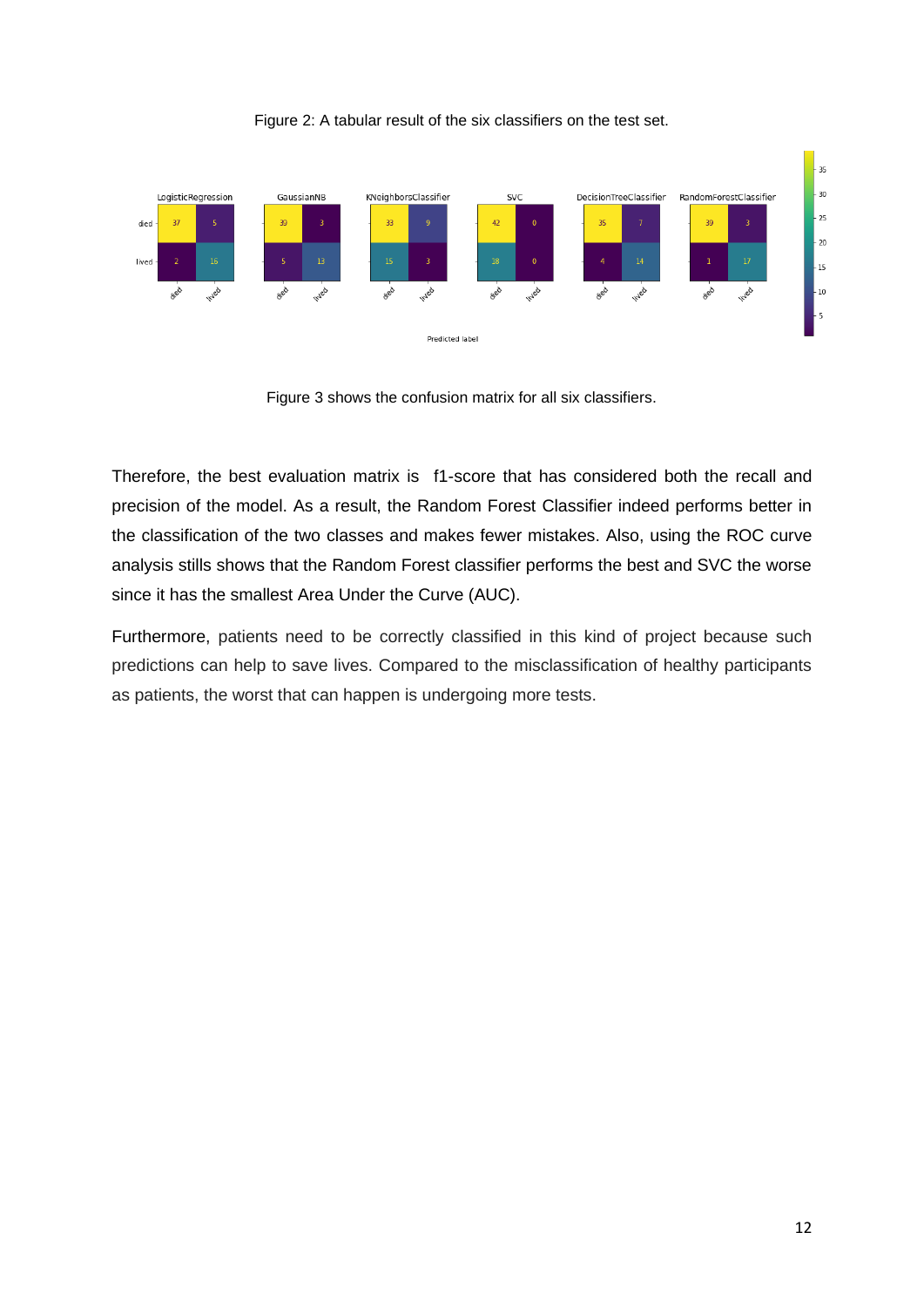

To analyse the model prediction performance based on gender, we created a separate test set for males and females. The evaluation of the ROC and Confusion matrix is as shown in Figures 3 and 4, respectively. The results of the seconds' experiment show that the trained random forest model has higher performance on a test set composed of male patients compared to a test set of all female patients. Thus, this suggests the presence of biases in the dataset.

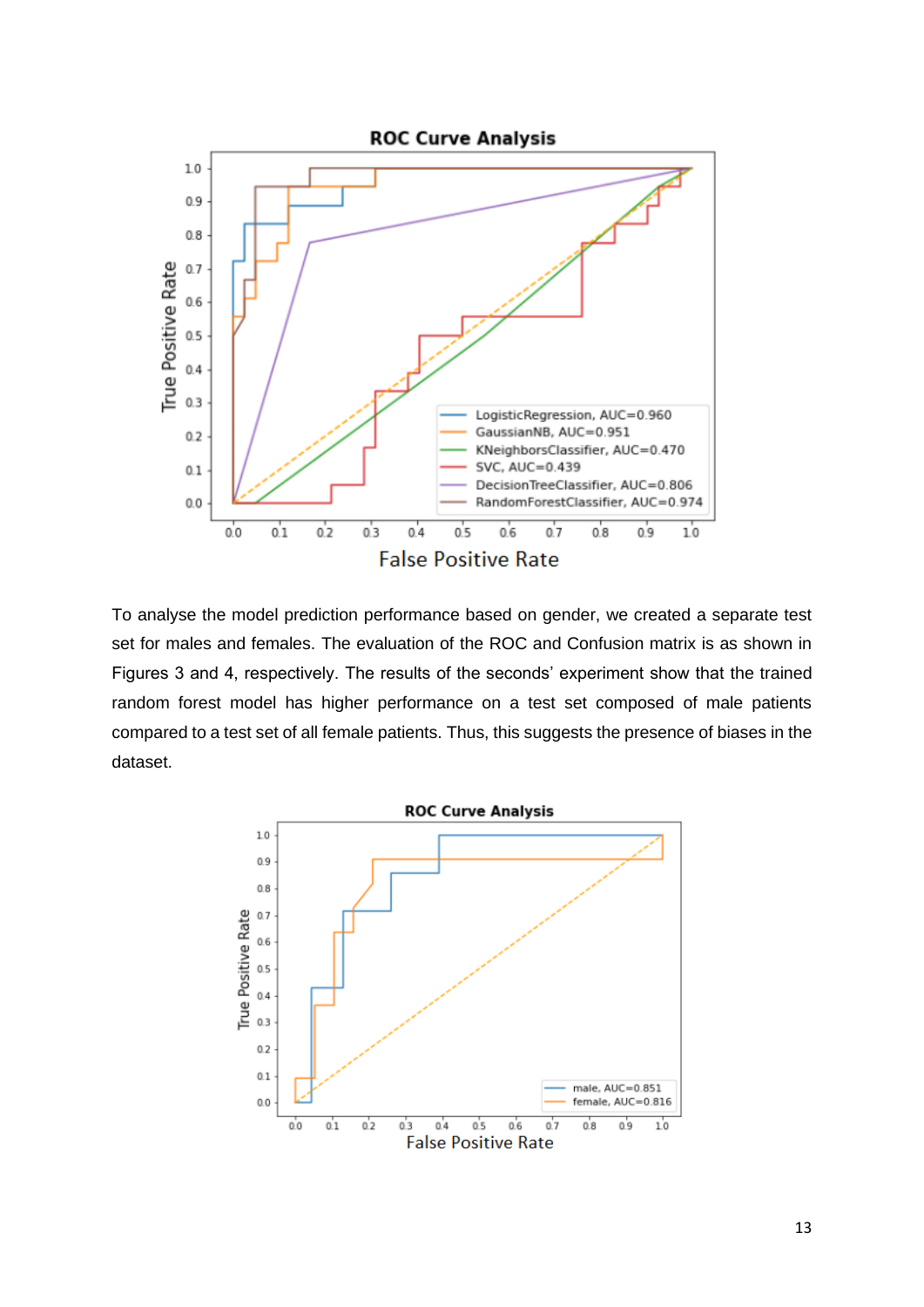#### Figure 3. Shows the ROC of both female and male test set



Figure 4. Shows the confusion matrix of both female and male test set

#### <span id="page-14-0"></span>**5. Discussion and Conclusion**

The study focuses on the clinical factors and health outcomes of patients with heart failure and tries to describe the association between the variables: gender, age, high blood pressure, anaemia, ejection fraction and mortality. Analysis of this dataset has highlighted that despite the disparity in lifestyle factors and health parameters affecting patient outcomes in heart failure, the sex of a patient was not a determining factor for mortality in heart failure. However, patients with an ejection fraction above 40%, also known as heart failure with preserved ejection fraction (HFpEF), spent less time in the study. This could highlight that patients with HFpEF were more likely to be too ill to continue in the study and thus could identify an unmet need in the healthcare received by patients with HFpEF. However, death or exit from the study was not distinguished in measurement for length of time in the study. Older people with heart failure had a poorer prognosis as they died earlier from the time of their heart failure diagnosis, compared to younger people with heart failure. An explanation for this could be a higher incidence of frailty in this age and thus poor resilience to acute and chronic disease.

The study also shows that using the critical heart failure risk indicators; we can train a machine learning model to predict the likelihood of death due to heart failure events. First, however, it is crucial to collect a balanced dataset, and secondly, the dataset should be unbiased for the model to be used by the community.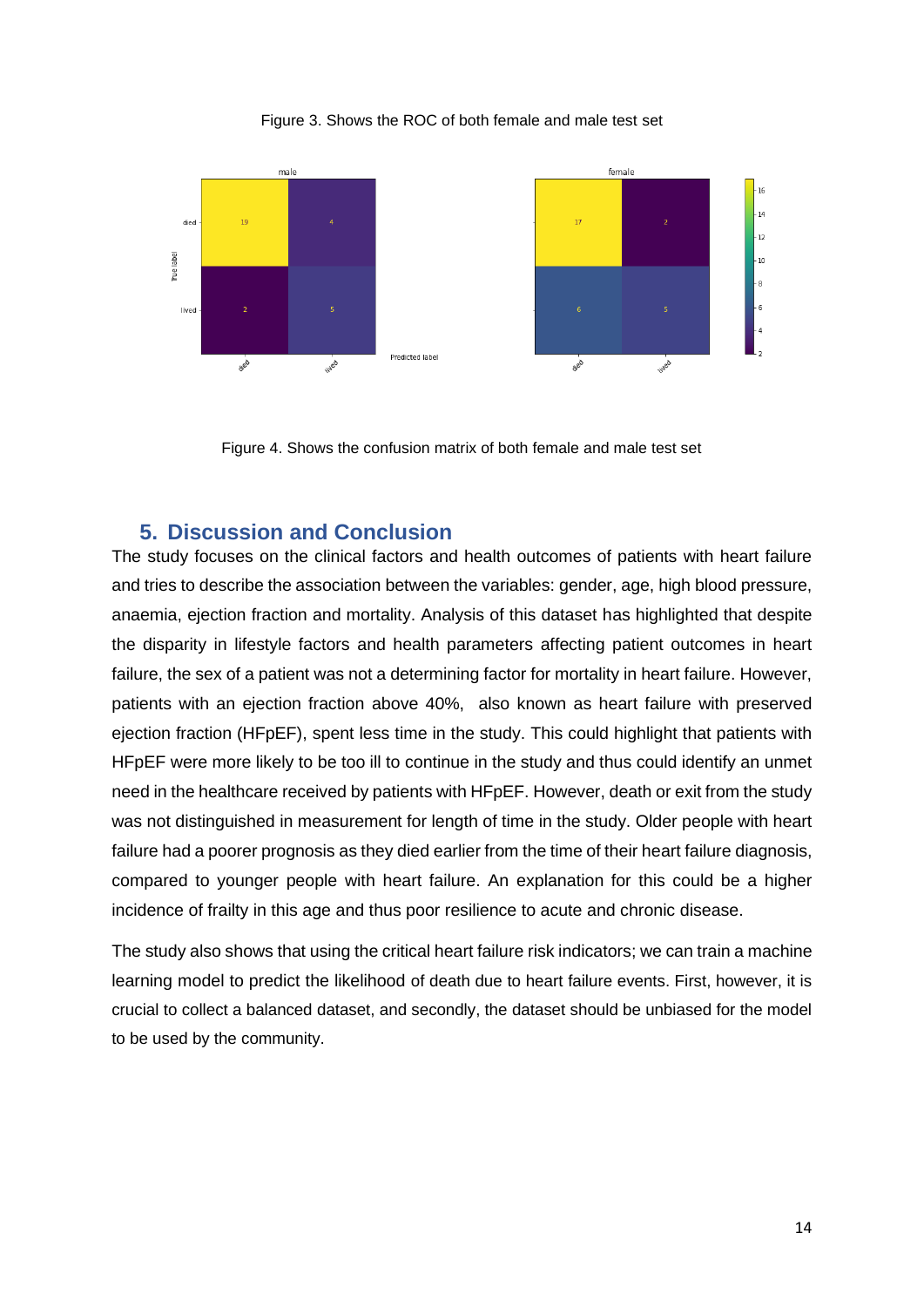#### <span id="page-15-0"></span>References

- A, S., & J, M. (2003). Gender differences in patients with heart failure. *European Journal of Cardiovascular Nursing : Journal of the Working Group on Cardiovascular Nursing of the European Society of Cardiology*, *2*(1), 7–18. https://doi.org/10.1016/S1474- 5151(03)00002-1
- A S Levey, R D Perrone, and, & Madias, N. E. (2003). Serum Creatinine and Renal Function. *Https://Doi.Org/10.1146/Annurev.Me.39.020188.002341*, *39*, 465–490. https://doi.org/10.1146/ANNUREV.ME.39.020188.002341
- Ahmad, T., Munir, A., Bhatti, S. H., Aftab, M., & Raza, M. A. (2017). Survival analysis of heart failure patients: A case study. *PLOS ONE*, *12*(7), e0181001. https://doi.org/10.1371/JOURNAL.PONE.0181001
- British Heart Foundation. (2021). *Facts and figures - Information for journalists | BHF*. https://www.bhf.org.uk/what-we-do/news-from-the-bhf/contact-the-press-office/factsand-figures
- Chicco, D., & Jurman, G. (2020). Machine learning can predict survival of patients with heart failure from serum creatinine and ejection fraction alone. *BMC Medical Informatics and Decision Making*, *20*(1), 1–16. https://doi.org/10.1186/s12911-020-1023-5
- Chuang, M. L., Gona, P., Hautvast, G., Salton, C. J., Breeuwer, M., O'Donnell, C. J., & Manning, W. J. (2013). Association of age with left ventricular volumes, ejection fraction and concentricity: the Framingham heart study. *Journal of Cardiovascular Magnetic Resonance 2013 15:1*, *15*(1), 1–2. https://doi.org/10.1186/1532-429X-15-S1-P264
- JB, S., & EG, L. (2012). Aging-associated cardiovascular changes and their relationship to heart failure. *Heart Failure Clinics*, *8*(1), 143–164. https://doi.org/10.1016/J.HFC.2011.08.011
- Jose, P., Skali, H., Anavekar, N., Tomson, C., Krumholz, H. M., Rouleau, J. L., Moye, L., Pfeffer, M. A., & Solomon, S. D. (2006). Increase in Creatinine and Cardiovascular Risk in Patients with Systolic Dysfunction after Myocardial Infarction. *Journal of the American Society of Nephrology*, *17*(10), 2886–2891. https://doi.org/10.1681/ASN.2006010063
- JY, T., JB, S., JR, M., & MM, L.-B. (2002). The effect of age on serum creatinine levels in an aging population: relevance to vascular surgery. *Cardiovascular Surgery (London, England)*, *10*(5), 445–451. https://doi.org/10.1016/S0967-2109(02)00056-X

López-Vilella, R., Marqués-Sulé, E., Laymito Quispe, R. del P., Sánchez-Lázaro, I., Donoso